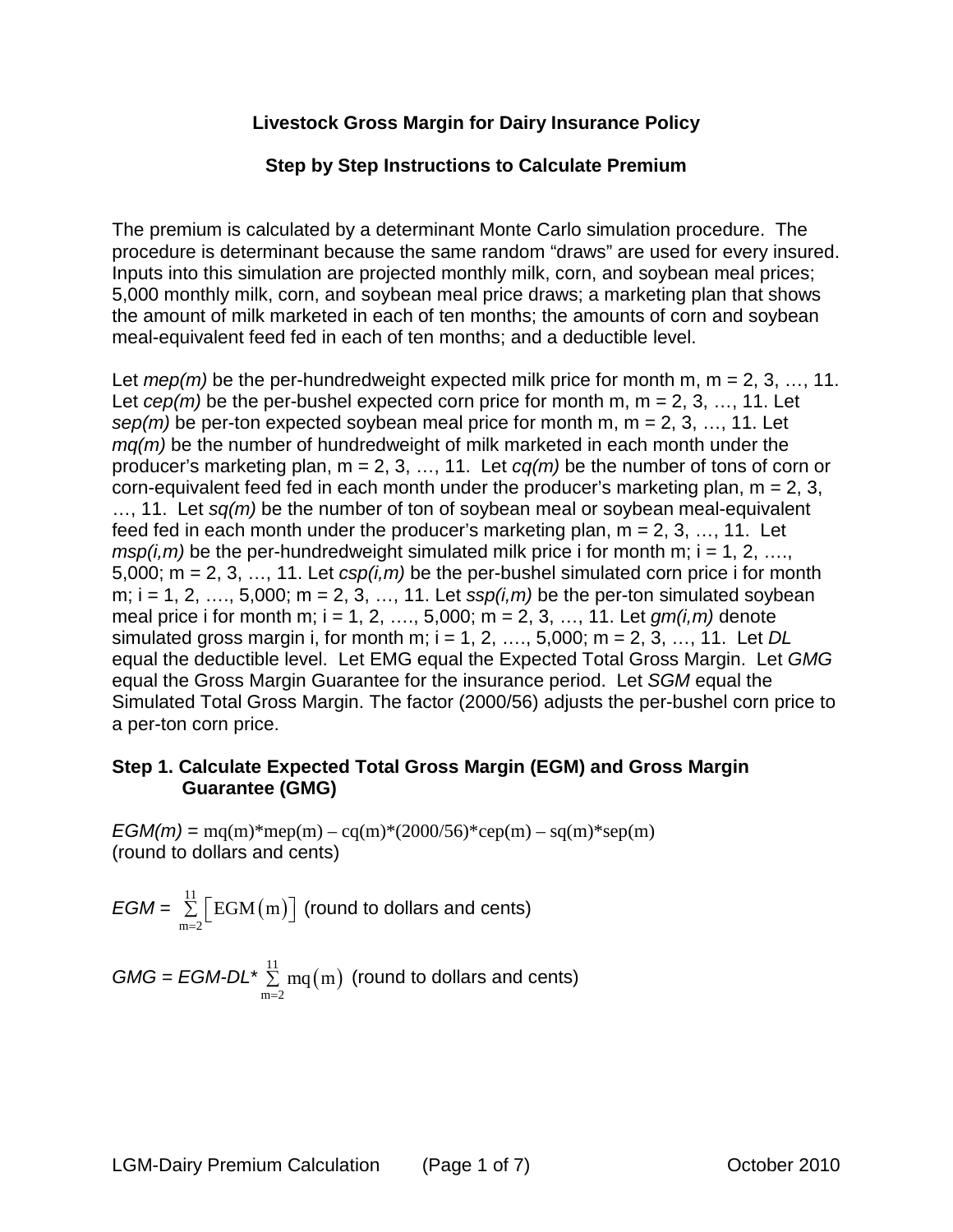# **Step 2. Calculate ten month Simulated Total Gross Margins (SGM)**

 $SGM(i,m) = \text{mq}(m) * \text{msp}(i,m) - \text{cq}(m) * (2000/56) * \text{csp}(i,m) - \text{sq}(m) * \text{ssp}(i,m)$ (round to dollars and cents)

*SGM(i)* =  $\sum_{i=1}^{11} \left[ SGM(i,m) \right]$  $m = 2$ SGM i m*,*  $\sum\limits_{\rm n=2}\bigr\lfloor{\rm SGM}\bigl(\rm i,m\bigr)\bigr\rfloor$  (round to dollars and cents)

## **Step 3. Calculate simulated losses**

*Loss(i)* = max(*GMG* – *SGM(i)*,0) (round to dollars and cents)

## **Step 4. Calculate premium**

*Premium* =  $\frac{1}{7,000}$   $\sum_{n=0}^{5,000}$  $\frac{1}{5,000}$ <sup>5,000</sup> loss(i)  $,000 =$  $\Sigma$  loss(i) (round to dollars and cents)

## **Step 5. Calculate total premium**

*Total premium* = 1.03\**premium* (round to whole dollar amount)

## **Step 6. Look up premium subsidy**

*Premium subsidy* is given in the table below under step six, based on the deductible chosen and the number of months with insured marketings. Pooled coverage is when two or more months of an insurance period have insured marketings. Unpooled coverage is when only one month of an insurance period has insured marketings.

#### **Step 7. Calculate producer premium**

*Producer premium* = *Total premium*\*(1-*Premium subsidy*) (round to whole dollar amount)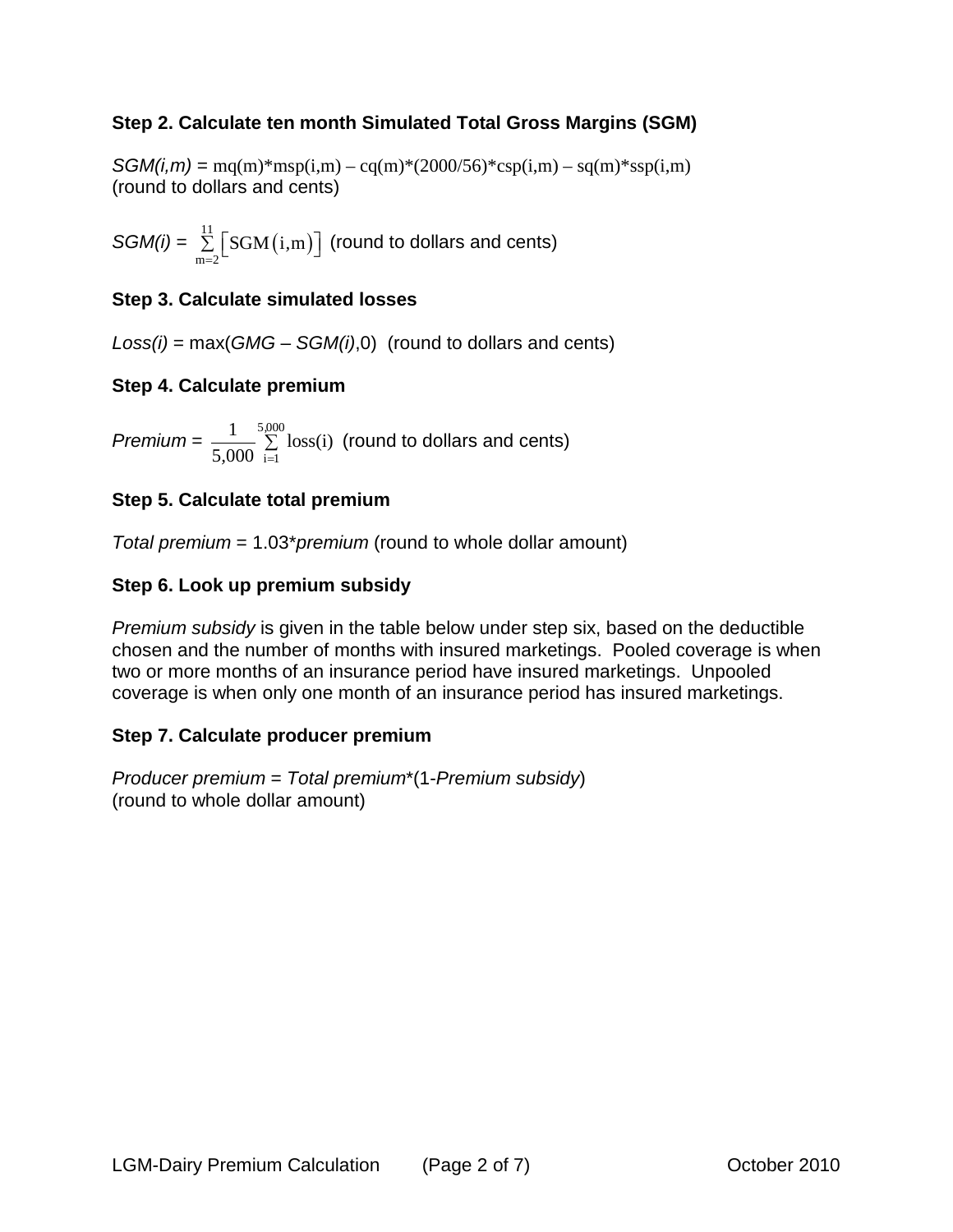# **Worked Example of Premium Calculation**

Here are the data for the worked example for a February to December insurance period. The deductible level used is \$0.00.

| <b>Insured quantities</b>                       |       |       |       |       |       |       |       |            |       |
|-------------------------------------------------|-------|-------|-------|-------|-------|-------|-------|------------|-------|
| Hundredweight of Milk Insured, mq(m)            |       |       |       |       |       |       |       |            |       |
| Mar                                             | Apr   | May   | June  | July  | Aug   | Sept  | Oct   | Nov        | Dec   |
| 1560                                            | 1560  | 1560  | 1560  | 1560  | 1560  | 1560  | 1560  | 1560       | 1560  |
| Corn Equivalent Fed per Month (tons), cq(m)     |       |       |       |       |       |       |       |            |       |
| Mar                                             | Apr   | May   | June  | July  | Aug   | Sept  | Oct   | <b>Nov</b> | Dec   |
| 20.5                                            | 20.5  | 20.5  | 20.5  | 20.5  | 20.5  | 20.5  | 20.5  | 20.5       | 20.5  |
| Soybean Meal Fed per Month (tons), sq(m)        |       |       |       |       |       |       |       |            |       |
| Mar                                             | Apr   | May   | June  | July  | Aug   | Sept  | Oct   | <b>Nov</b> | Dec   |
| 6                                               | 6     | 6     | 6     | 6     | 6     | 6     | 6     | 6          | 6     |
| <b>Expected prices</b>                          |       |       |       |       |       |       |       |            |       |
| Per-Hundredweight of Milk, mep(m)               |       |       |       |       |       |       |       |            |       |
| Mar                                             | Apr   | May   | June  | July  | Aug   | Sept  | Oct   | <b>Nov</b> | Dec   |
| 18.84                                           | 17.36 | 17.24 | 17.16 | 17.37 | 17.48 | 17.83 | 18.09 | 18.14      | 17.85 |
| Per-Bushel of Corn Equivalent Feed, cep(m)      |       |       |       |       |       |       |       |            |       |
| Mar                                             | Apr   | May   | June  | July  | Aug   | Sept  | Oct   | Nov        | Dec   |
| 4.83                                            | 4.90  | 4.96  | 5.01  | 5.00  | 4.94  | 4.97  | 4.91  | 4.90       | 4.91  |
| Per-Ton of Soybean Meal Equivalent Feed, sep(m) |       |       |       |       |       |       |       |            |       |
| Mar                                             | Apr   | May   | June  | July  | Aug   | Sept  | Oct   | Nov        | Dec   |
| 337.07                                          |       |       |       |       |       |       |       |            |       |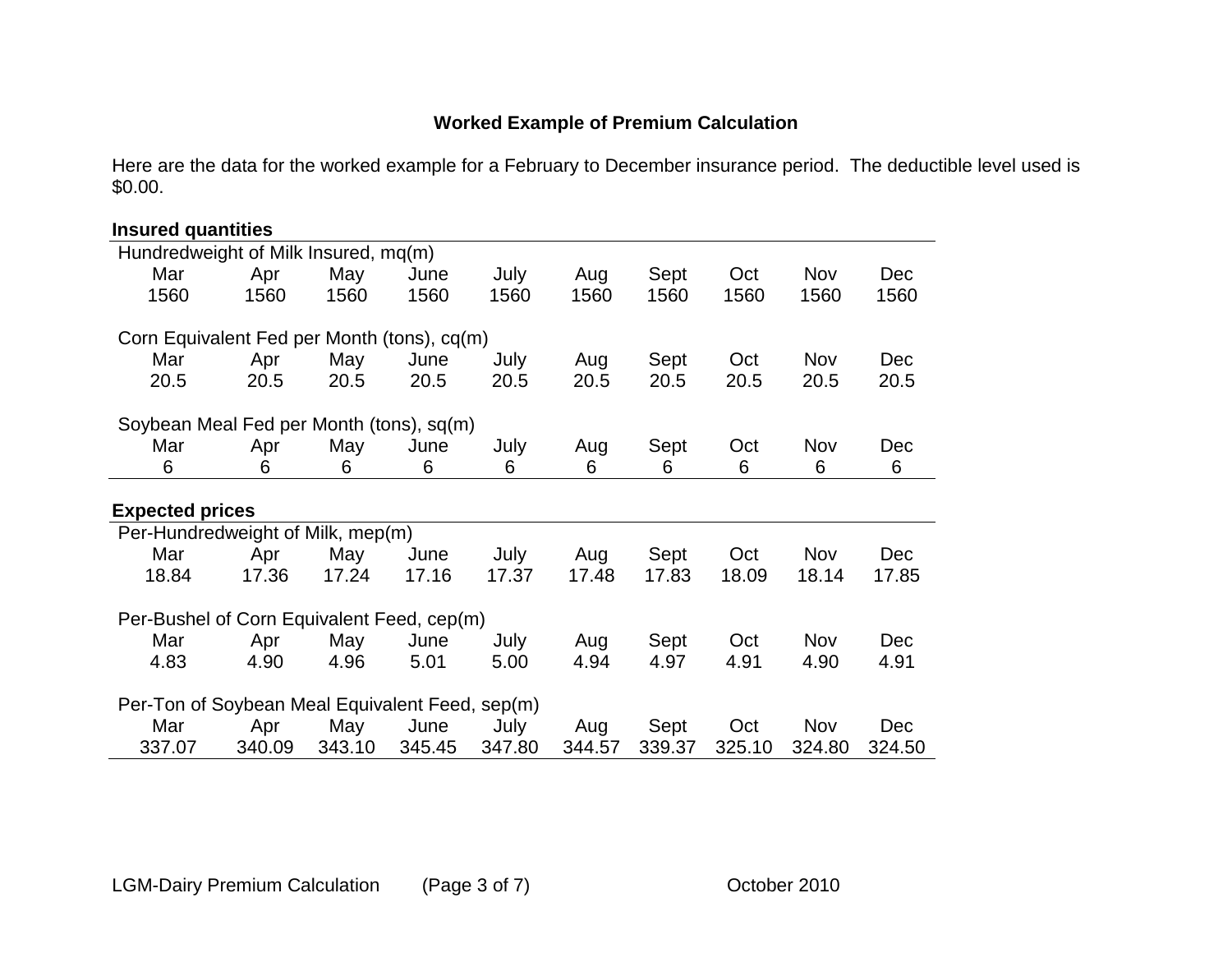## **Expected Gross Margins, EGM(m)**

| Mar      | Apr      | May      | June     | Julv     | Aug      | sept     | Oct      | Nov      | Dec      |
|----------|----------|----------|----------|----------|----------|----------|----------|----------|----------|
| 23831.73 | 21453.56 | 21204.37 | 21028.86 | 21349.69 | 21584.59 | 22139.83 | 22674.98 | 22762.10 | 22304.18 |

As an example, the expected gross margin for March is given by: *EGM(March)* = 1560\*18.84 – 20.5\*(2000/56)\*4.83 – 6\*337.07 = 23831.73

## **Step 1. Calculate Expected Total Gross Margin and Gross Margin Guarantee**

*EGM* = 23831.73 + 21453.56 + 21204.37 + 21028.86 + 21349.69 + 21584.59 + 22139.83 + 22674.98 + 22762.10 + 22304.18

 $= 220,333.90$ 

*GMG* = 220,333,90 – 0.00\*(1560+1560+1560+1560+1560+1560+1560+1560+1560+1560) = 220,333.90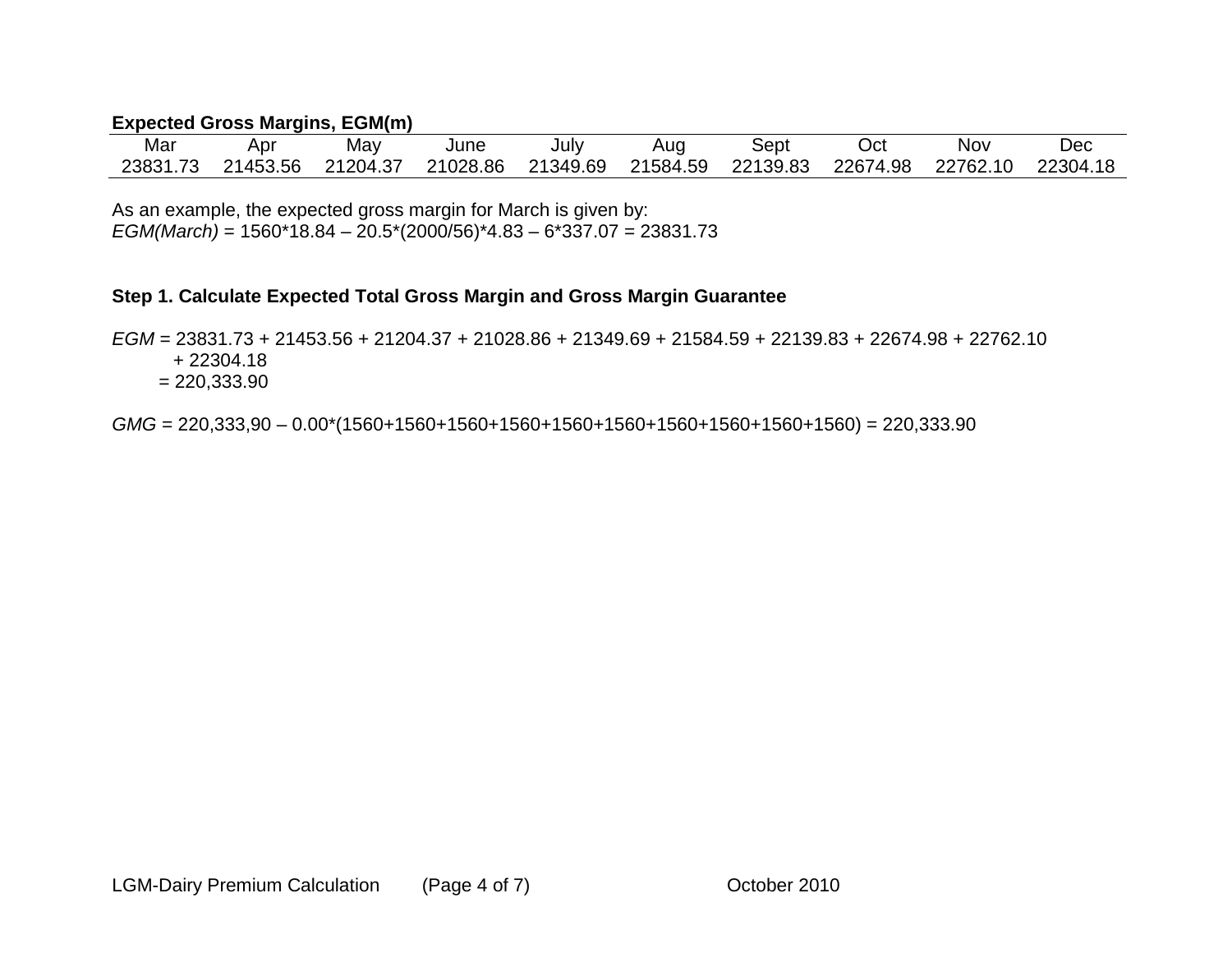| Example of 1 <sup>st</sup> 3 rows of simulated prices |        |        |        |        |        |        |        |        |            |
|-------------------------------------------------------|--------|--------|--------|--------|--------|--------|--------|--------|------------|
| Per-Hundredweight of Milk, msp(i,m)                   |        |        |        |        |        |        |        |        |            |
| Mar                                                   | Apr    | May    | June   | July   | Aug    | Sept   | Oct    | Nov    | <b>Dec</b> |
| 18.63                                                 | 17.68  | 17.09  | 15.06  | 16.77  | 17.81  | 16.6   | 15.52  | 19.33  | 20.06      |
| 16.95                                                 | 15.58  | 15.75  | 15.98  | 15.66  | 15.52  | 15.43  | 14.56  | 15.29  | 16.28      |
| 19.88                                                 | 17.26  | 16.69  | 17.23  | 17.15  | 17.22  | 17.95  | 20.34  | 17.43  | 17.71      |
| Per-Bushel of Corn Equivalent Feed, csp(i,m)          |        |        |        |        |        |        |        |        |            |
| Mar                                                   | Apr    | May    | June   | July   | Aug    | Sept   | Oct    | Nov    | <b>Dec</b> |
| 5.45                                                  | 5.97   | 6.47   | 6.13   | 5.72   | 6.19   | 6.75   | 6.86   | 7.00   | 7.18       |
| 4.14                                                  | 3.87   | 3.58   | 3.96   | 4.28   | 4.14   | 4.09   | 3.68   | 3.30   | 2.96       |
| 3.93                                                  | 4.23   | 4.51   | 3.87   | 3.17   | 3.03   | 2.97   | 3.19   | 3.46   | 3.75       |
| Per-Ton of Soybean Meal Equivalent Feed, ssp(i,m)     |        |        |        |        |        |        |        |        |            |
| Mar                                                   | Apr    | May    | June   | July   | Aug    | Sept   | Oct    | Nov    | <b>Dec</b> |
| 353.04                                                | 401.76 | 450.48 | 448.74 | 446.99 | 477.93 | 538.53 | 546.86 | 563.21 | 579.56     |
| 285.71                                                | 256.61 | 227.51 | 256.20 | 284.88 | 281.95 | 256.80 | 237.29 | 211.26 | 185.22     |
| 328.86                                                | 329.66 | 330.46 | 337.69 | 344.92 | 306.96 | 338.84 | 324.87 | 354.83 | 384.78     |

# **Step 2. Calculate ten month Simulated Total Gross Margins**

# **Simulated Gross Margins, SGM(i,m)**

| Mar      | Apr      | May      | June     | July     | Aug      | Sept     | Oct      | Nov               | Dec      |
|----------|----------|----------|----------|----------|----------|----------|----------|-------------------|----------|
| 22954.38 | 20799.35 | 19220.56 | 16313.12 | 19291.4  | 20384.06 | 17722.86 | 15907.54 | 21650.54          | 22559.45 |
| 21696.67 | 19931.75 | 20583.87 | 20492.31 | 19586.75 | 19488.43 | 19535.54 | 18595.57 | 20168.77 22118.34 |          |
| 26162.32 | 21850.68 | 20751.68 | 22019.27 | 22363.59 | 22803.05 | 23794.5  | 27445.64 | 22528.61          | 22573.38 |

As an example, the simulated gross margin for March in the 2<sup>nd</sup> simulation is given by: *SGM(2,March)* = 1560\*16.95 – 20.5\*(2000/56)\*4.14 – 6\*285.71 = 21,696.67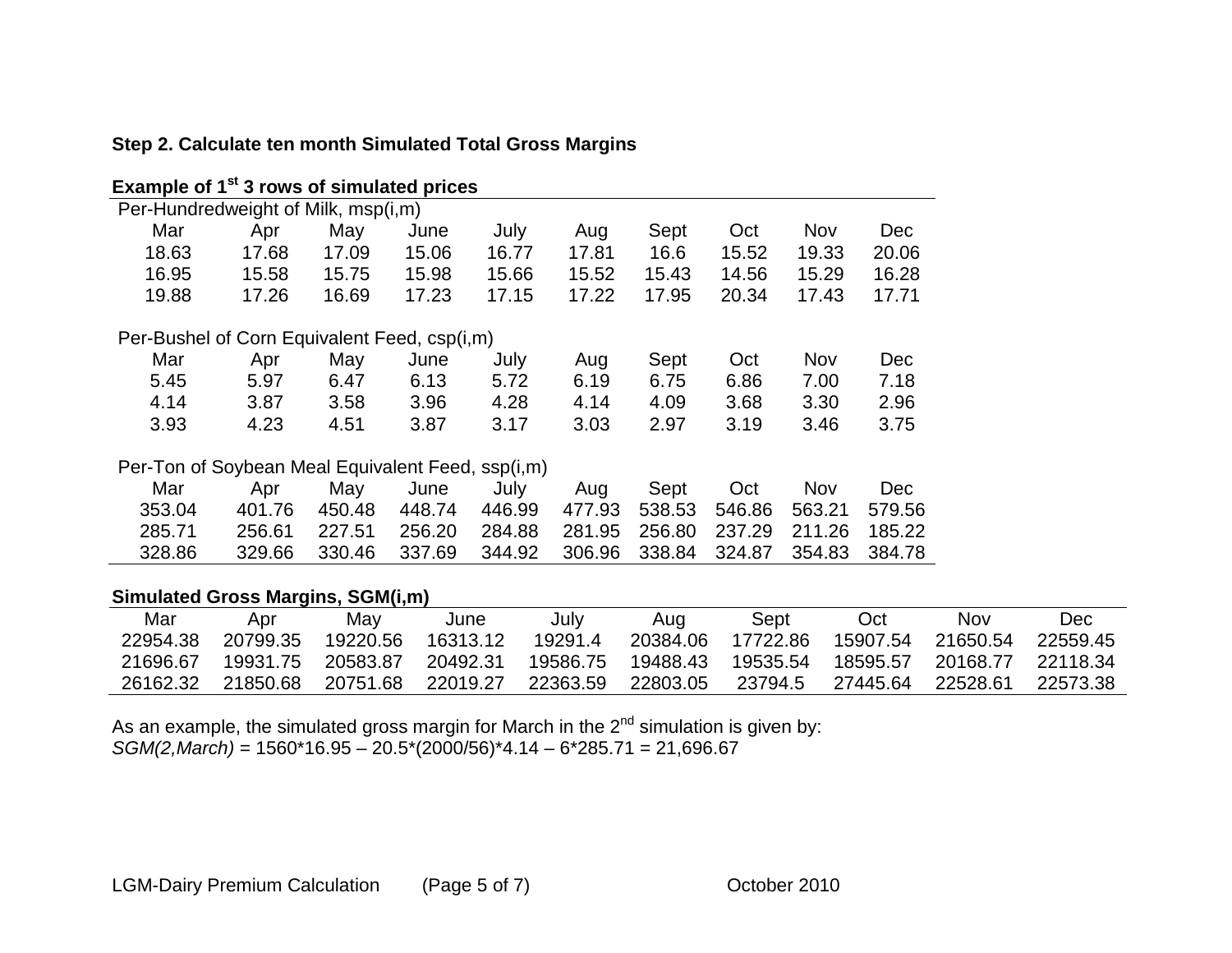#### **Simulated Total Gross Margins, SGM(i)**

SGM(i) 196,803.30 202,198.00 232,292.70

#### **Step 3. Calculate simulated losses**

Using the simulations from above:

| SGM(i)     | Loss(i)   |
|------------|-----------|
| 196,803.30 | 23,530.63 |
| 202,198.00 | 18,135.89 |
| 232,292.70 | 0.00      |

#### **Step 4. Calculate premium**

The average of all simulated losses equals \$12,470.74. Thus, *Premium* = \$12,470.74.

## **Step 5. Calculate total premium**

*Total Premium* = 1.03 \* \$12,470.74 = \$12,844.86.

#### **Step 6. Look up premium subsidy**

| Deductible | <b>Subsidy for Pooled Coverage</b> | <b>Subsidy for Unpooled Coverage</b> |
|------------|------------------------------------|--------------------------------------|
| \$0.00     | 0.18                               | 0.00                                 |
| \$0.10     | 0.19                               | 0.00                                 |
| \$0.20     | 0.21                               | 0.00                                 |
| \$0.30     | 0.23                               | 0.00                                 |
| \$0.40     | 0.25                               | 0.00                                 |
| \$0.50     | 0.28                               | 0.00                                 |
| \$0.60     | 0.31                               | 0.00                                 |
| \$0.70     | 0.34                               | 0.00                                 |
| \$0.80     | 0.38                               | 0.00                                 |
| \$0.90     | 0.43                               | 0.00                                 |
| \$1.00     | 0.48                               | 0.00                                 |
| \$1.10     | 0.50                               | 0.00                                 |
| \$1.20     | 0.50                               | 0.00                                 |
| \$1.30     | 0.50                               | 0.00                                 |
| \$1.40     | 0.50                               | 0.00                                 |
| \$1.50     | 0.50                               | 0.00                                 |
| \$1.60     | 0.50                               | 0.00                                 |
| \$1.70     | 0.50                               | 0.00                                 |
| \$1.80     | 0.50                               | 0.00                                 |
| \$1.90     | 0.50                               | 0.00                                 |
| \$2.00     | 0.50                               | 0.00                                 |